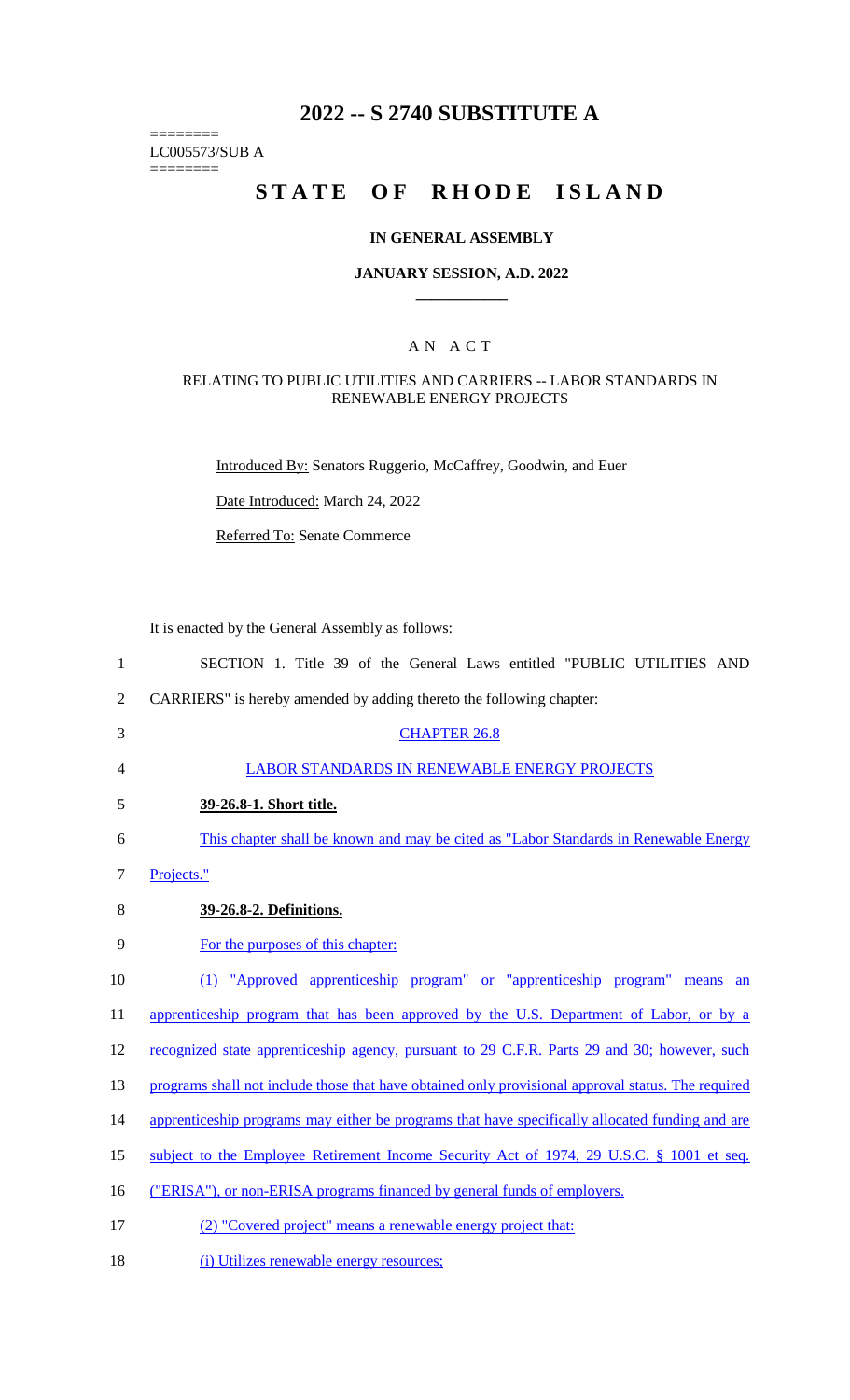1 (ii) Is situated on land;

| $\overline{2}$ | (iii) Is situated on or in water;                                                                      |
|----------------|--------------------------------------------------------------------------------------------------------|
| 3              | <u>(iv)</u> Has a construction commencement date on or after April 1, 2023;                            |
| 4              | (v) Has a total nameplate capacity of two megawatts (2MW) or more in aggregate size; and               |
| 5              | (vi) Is constructed and or operated pursuant to chapters 26.1, 26.4 or 26.6 of title 39.               |
| 6              | (3) "Department" means the department of labor and training.                                           |
| 7              | (4) "Director" means the director of the department of labor and training.                             |
| 8              | (5) "Labor organization" means any organization which exists and is constituted for the                |
| 9              | purpose, in whole or in part, of collective bargaining, or of dealing with employers concerning        |
| 10             | grievances, terms or conditions of employment, or of other mutual aid or protection and which is       |
| 11             | not a company union as defined in § 28-7-3.                                                            |
| 12             | (6) "Labor peace agreement" means an agreement between an entity and a labor                           |
| 13             | organization that, at a minimum, protects the state's proprietary interest by prohibiting labor        |
| 14             | organizations and members from engaging in picketing, work stoppages, boycotts, and any other          |
| 15             | economic interference during the deployment of a covered project. This agreement means that the        |
| 16             | applicant has agreed not to disrupt efforts by the labor organizations to communicate with, and        |
| 17             | attempt to organize and represent, the applicant's employees. This requirement shall not be            |
| 18             | applicable to maintenance work performed on renewable energy solar projects.                           |
| 19             | (7) "Renewable energy project" means the construction, installation, use, maintenance,                 |
| 20             | operation, changing or retiring of a renewable energy resource.                                        |
| 21             | (8) "Renewable energy resources" means any renewable power generation source listed in                 |
| 22             | $§$ 39-26-5(a).                                                                                        |
| 23             | 39-26.8-3. Responsibilities of developers and the state, its subdivisions or quasi-public              |
| 24             | agencies.                                                                                              |
| 25             | (a) When a covered project receives any financial incentives, tax relief or subsidies from             |
| 26             | the state or any of its subdivisions or quasi-public agencies, the developer and its contractors shall |
| 27             | enter into a labor peace agreement with the unions constructing the project.                           |
| 28             | (b) All specifications in any invitations to bid on any covered project under this section             |
| 29             | that is valued at five million dollars (\$5,000,000) or more shall include a requirement that all      |
| 30             | responding bidders shall have an approved apprenticeship program for all crafts or trades with         |
| 31             | apprenticeship programs that will be employed on the project at the time of bid. All responding        |
| 32             | bidders shall also provide proof in the bid package of the existence of an approved apprenticeship     |
| 33             | program for all crafts or trades that will be employed on the project by all contractors and           |
| 34             | subcontractors.                                                                                        |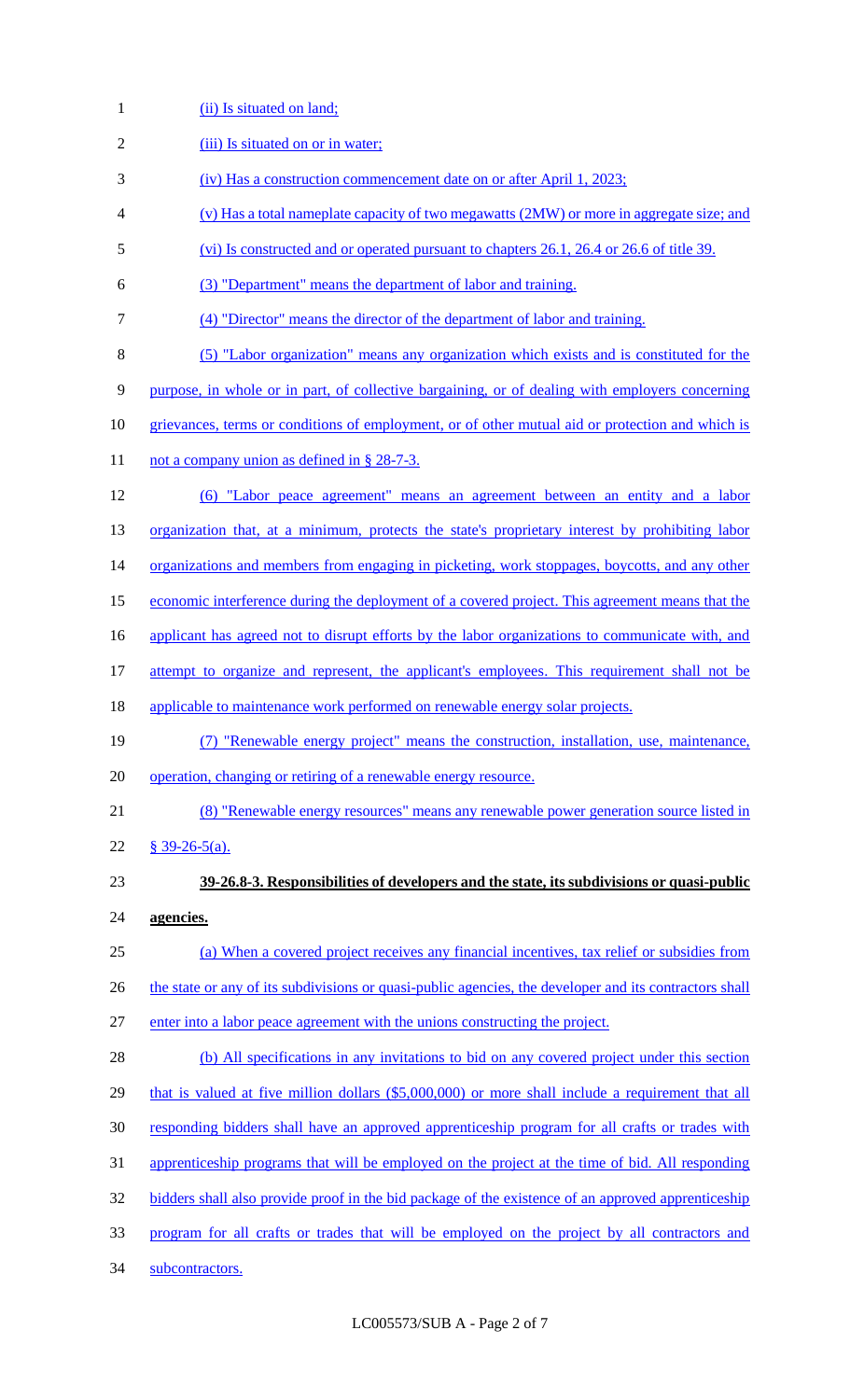1 (c) The developer of a covered project shall take all necessary actions to ensure that each 2 contractor and subcontractor involved in the construction of the project completes a sworn 3 certification that the prime contractor, general contractor, or subcontractor: 4 (1) Has the necessary resources to perform the portion of the covered project to which the 5 contractor or subcontractor is assigned, including the necessary technical, financial and personnel 6 resources; 7 (2) Has all required contractor, specialty contractor or trade licenses, certifications or 8 certificates required of any business entity or individual by applicable state or local law; 9 (3) May participate in apprenticeship programs pursuant to 29 C.F.R. Part 29 and Part 30 10 for the occupations the contractor will employ for its awarded scope of work on the covered project; 11 (4) When the contractor or subcontractor has five (5) or more employees, ensure that no 12 less than fifteen percent (15%) of the labor hours worked on the project shall be performed by 13 registered apprentices for all crafts or trades with approved apprenticeship programs that will be 14 employed on the project; 15 (5) During the previous three (3) years: 16 (i) Has not been debarred by any government agency; 17 (ii) Has not defaulted on any project; 18 (iii) Has not had any license, certification or other credential relating to the business 19 revoked or suspended; and 20 (iv) Has not been found in violation of any law applicable to the contractor's or 21 subcontractor's business that resulted in the payment of a fine, back pay damages or any other type 22 of penalty in the amount of five thousand dollars (\$5,000) or more; 23 (6) Will pay personnel employed on the project not less than the applicable wage and fringe 24 benefit rates for the classification in which such personnel is employed for the project; and 25 (7) Has not misclassified and will not misclassify labor employees as independent 26 contractors. 27 **39-26.8-4. Labor peace agreement.**  28 The owner or developer of a covered project or a third party acting on behalf of the owner 29 or developer, as a condition of any agreement with a public entity, shall enter into a labor peace 30 agreement with a labor organization actively representing employees providing necessary 31 operations for the renewable energy system. 32 **39-26.8-5. Prevailing wage payment for construction operation and maintenance**  33 **employees.**  34 (a) Each contractor and subcontractor on a covered project shall: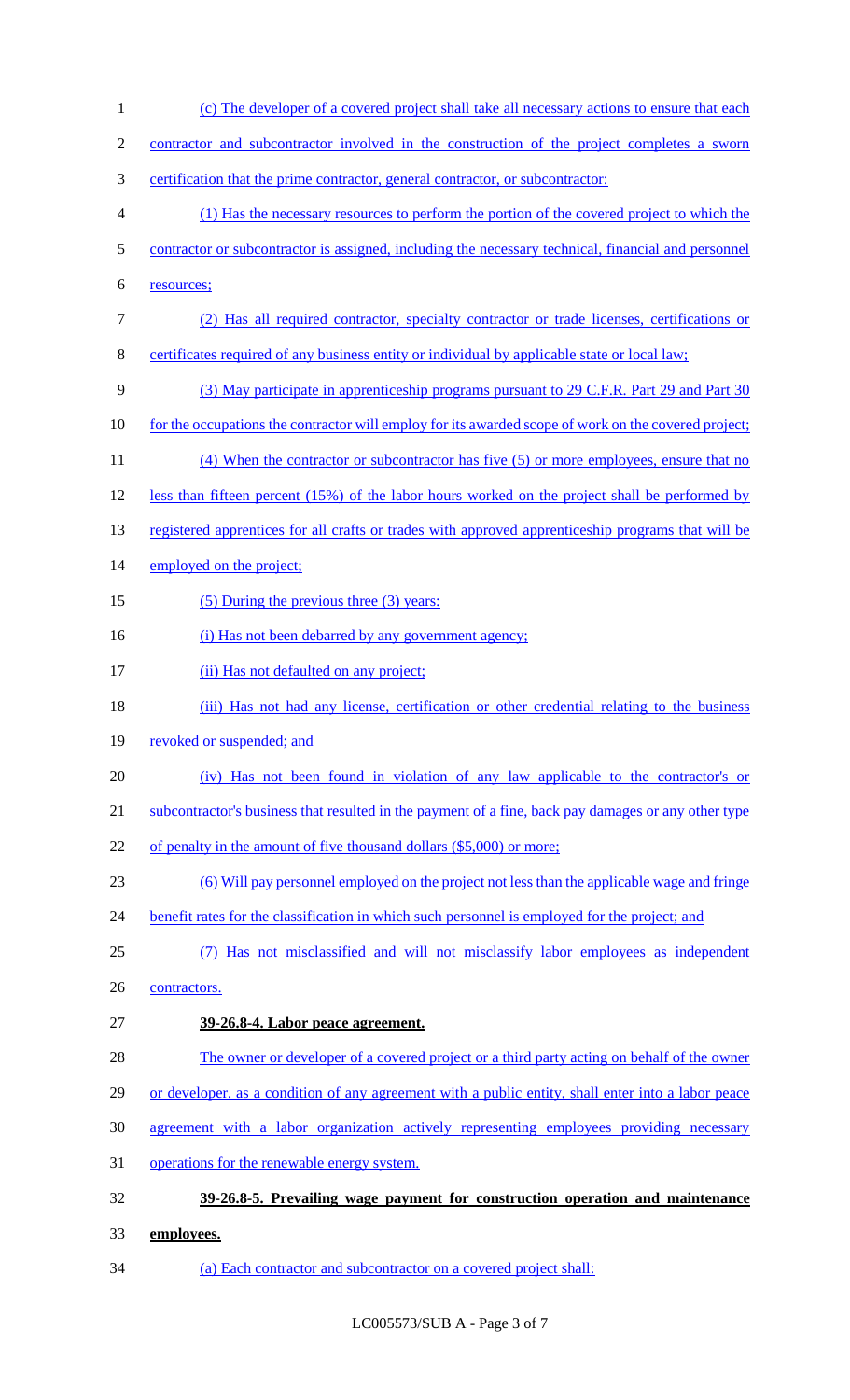- (1) Pay each construction employee wages and benefits that are not less than the prevailing
- wage and fringe benefit rates in compliance with chapter 13 of title 37 for the corresponding
- classification in which the employee is employed, and
- (2) Be subject to all reporting and compliance requirements of chapter 13 of title 37.
- (b) Contractors and subcontractors that violate subsection (a)(1) of this section, shall be
- subject to penalties and sanctions in accordance with chapter 13 of title 37.
- (c) Each operations and maintenance employee employed in a building or facility that is
- constructed as a covered project shall be paid wages and benefits that are not less than the prevailing
- wage and fringe benefit rates in compliance with chapter 13 of title 37.
- 

# **39-26.8-6. Sworn certification of compliance.**

- (a) The developer of a covered project shall submit to the department a sworn certification of compliance with this chapter, not later than thirty (30) days prior to commencement of
- 13 construction of the project. Such sworn certification shall be considered a public document, and
- 14 shall be made available, without redaction, on the department's website, not later than seven (7)
- 15 days after being submitted to the department.
- (b) If the sworn certification contains false, misleading, or materially inaccurate
- information, the contractor or subcontractor that executed such sworn certification, shall, after
- 18 notice and opportunity to be heard, be subject to penalties and sanctions by the department.
- **39-26.8-7. Payment of wages due.**
- The department is hereby authorized and directed to pay to mechanics, laborers and
- workers, from any accrued payments withheld under the terms of a terminated public works'
- 22 contract, any wages found to be due such mechanics, laborers and workers.
- **39-26.8-8. Recordkeeping obligations.**
- 24 (a) Each employer that is subject to the provisions of this chapter shall:
- (1) Keep, maintain and preserve records relating to the wages and hours worked by each
- 26 mechanic, laborer and worker and a schedule of the occupation or work classification at which each
- mechanic, laborer or worker on the project is employed, during each work day and week. These
- 28 records shall be maintained in such manner and form as the director establishes to assure the proper
- 29 payments due to such persons or employee welfare funds under this chapter, regardless of any
- contractual relationship alleged to exist between the contractor and such person; and
- (2) Submit a monthly certified payroll record to the contracting agency or to the developer
- 32 of a covered project, which shall consist of a complete copy of the payroll records, accompanied
- by a statement signed by the employer that indicates:
- 34 (i) Such records are accurate;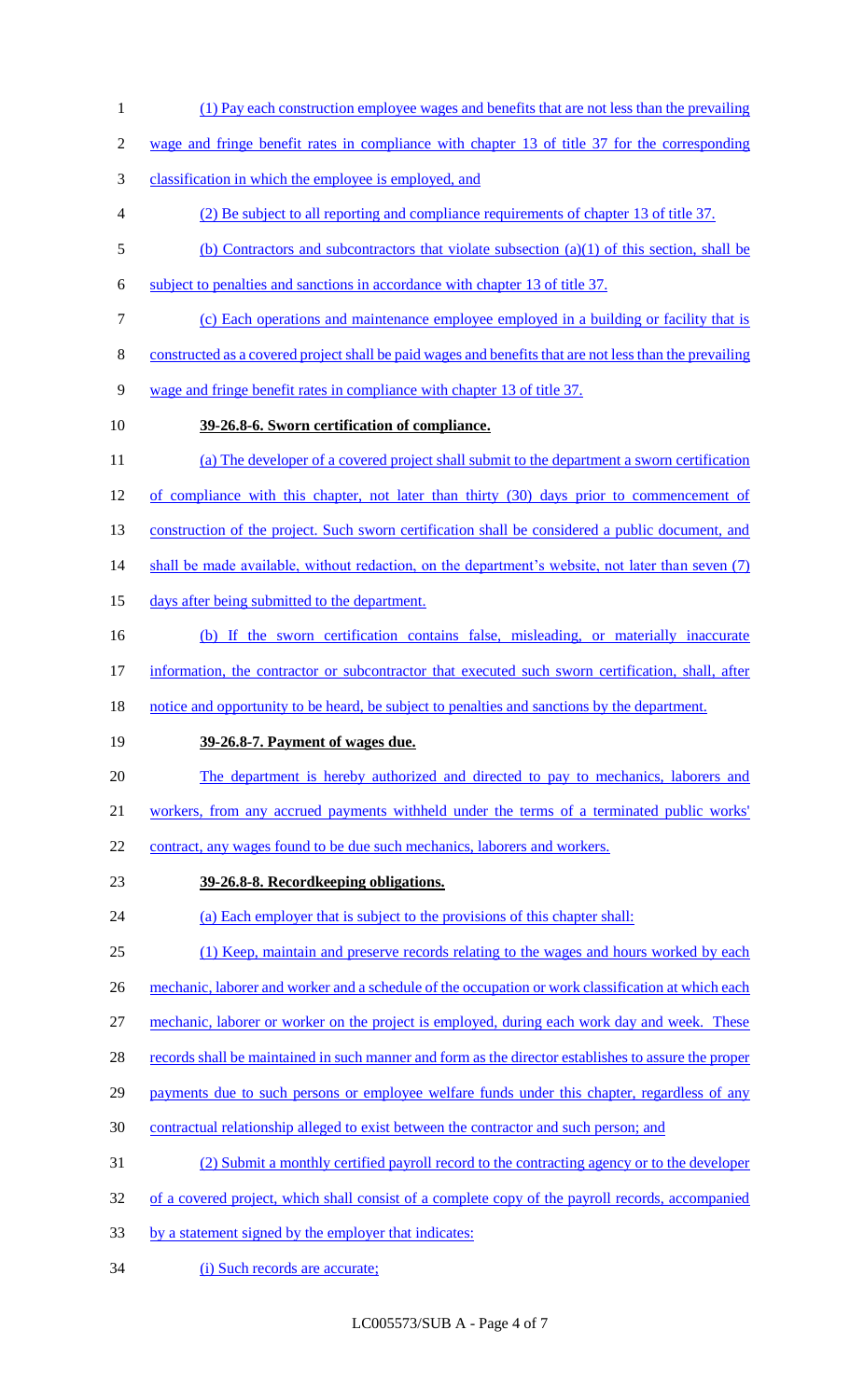1 (ii) The rate of wages paid to each mechanic, laborer or worker and the amount of payment 2 or contributions paid or payable on behalf of each such person to any employee welfare fund, is 3 not less than the prevailing rate of wages and the amount of payment or contributions paid or 4 payable on behalf of each such person to any employee welfare fund and not less than those 5 required by the contract to be paid; 6 (iii) The employer has complied with the applicable provisions of this chapter; 7 (iv) Each such person is covered by a workers' compensation insurance policy for the 8 duration of such person's employment, which shall be demonstrated by submitting to the 9 contracting agency the name of the workers' compensation insurance carrier covering each such 10 person, the effective and expiration dates of each policy and each policy number; 11 (v) The employer has not received any kickbacks, as defined in 41 U.S.C. 52, from any 12 employee or employee welfare fund; and 13 (vi) Pursuant to the provisions of this chapter, the employer is aware that filing a certified 14 payroll which the employer knows to be false is a felony, for which the employer may be fined up 15 to five thousand dollars (\$5,000), imprisoned for up to five (5) years, or both. 16 (b) Notwithstanding any contrary provisions of the general laws, the certified payroll shall 17 be considered a public record and every person shall have the right to inspect and copy such records. 18 (c) Except as provided in subsection (b) of this section, any copy of records made available 19 for inspection as copies and furnished upon request to the public or any public agency by the 20 awarding body or the department of labor and training shall be redacted to prevent disclosure of an 21 individual's name, address, and social security number. The name and address of the contractor 22 awarded the contract or the subcontractor performing the contract shall not be redacted. Any copy 23 of records made available for inspection by, or furnished to, a multiemployer Taft-Hartley Trust 24 Fund (29 U.S.C. Sec. 186(c)(5)) that requests the records for the purposes of allocating 25 contributions to participants shall be redacted only to prevent disclosure of an individual's full 26 social security number, but shall provide the last four digits of the social security number. Any 27 copy of records made available for inspection by, or furnished to, a joint labor-management 28 committee established pursuant to the federal Labor Management Cooperation Act of 1978 (29 29 U.S.C. Sec. 175a) shall be redacted only to prevent disclosure of an individual's social security 30 number. 31 (d) Notwithstanding any other provision of law, agencies and law enforcement agencies 32 investigating violations of law shall, upon request, be provided unredacted copies of certified 33 payroll records. Any copies of records or certified payroll made available for inspection and 34 furnished upon request to the public by an agency or law enforcement agency investigating a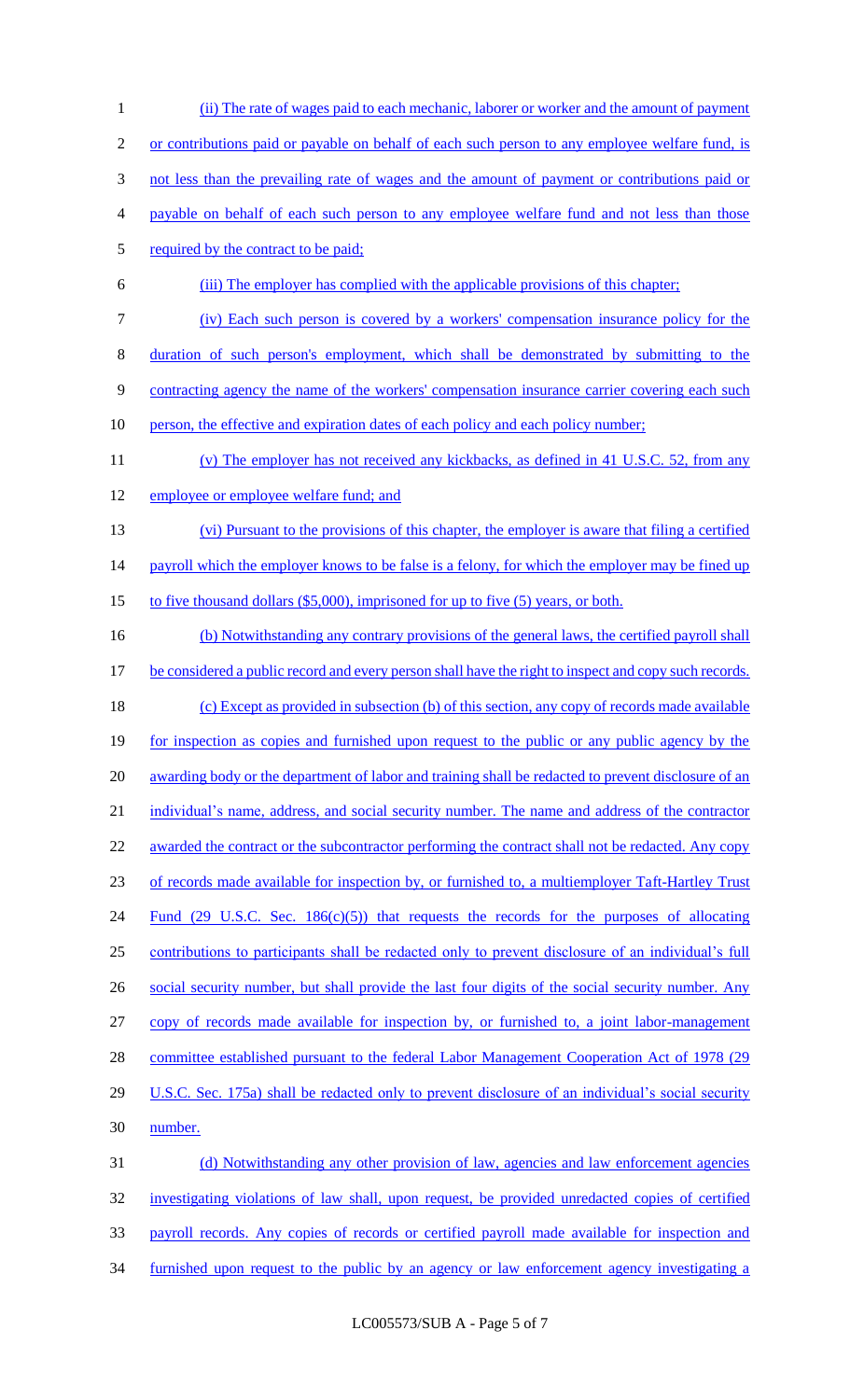- 1 violation of law shall be marked or redacted to prevent disclosure of an individual's name, address,
- 2 and social security number.
- 3 **39-26.8-9. Power and enforcement of the department of labor and training.**
- 4 (a) The director of the department of labor and training and his or her designated
- 5 representatives shall have the right to enter any place of business of employment to inspect
- 6 employment records and to ensure that the provisions of this chapter are complied with as well as
- 7 the power to administer oaths and examine witnesses, issue subpoenas, compel the attendance of
- 8 witnesses and production of documents, and to take depositions and affidavits.
- 9 (b) The department of labor and training shall promulgate regulations to implement this
- 10 chapter.
- 11 **39-26.8-10. Severability.**
- 12 If any provision of this chapter or the application thereof to any person or circumstances is
- 13 held invalid, such invalidity shall not affect other provisions or applications of the chapter, which
- 14 can be given effect without the invalid provision or application, and to this end the provisions of
- 15 this chapter are declared to be severable.
- 16 SECTION 2. This act shall take effect upon passage.

======== LC005573/SUB A ========